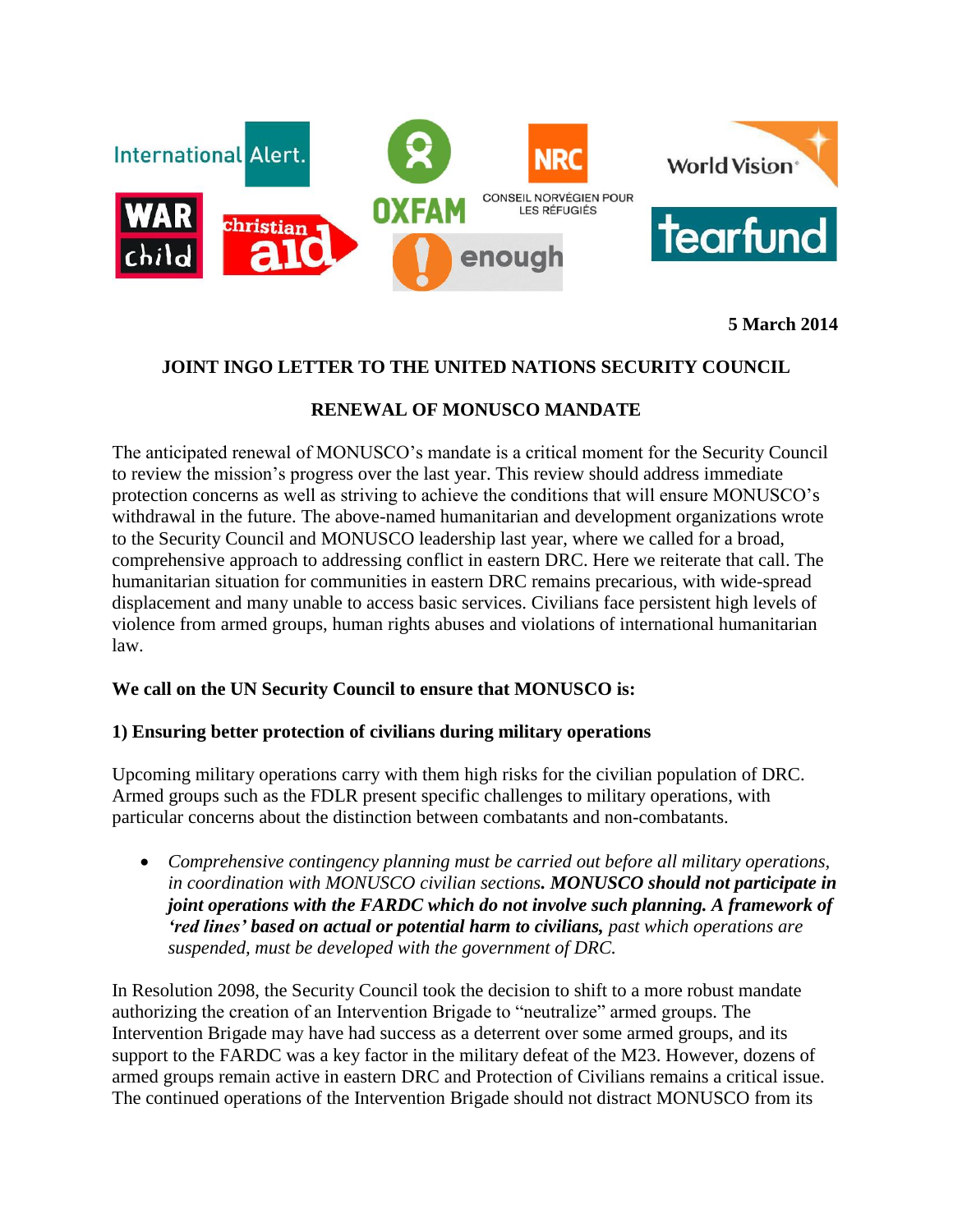protection role – its commitment to identifying, with the government of DRC, threats to civilians and implementing response plans.

 *MONUSCO should more proactively mobilize non-military sections to interact with communities. This should include increasing resources to existing structures such as Joint Protection Teams and Community Liaison Assistants in order to understand the threats that communities face. MONUSCO must develop a better internal analysis to understand how its deployments, movements and engagement with the FARDC may have an impact on civilian populations (both as a direct and an indirect result of operations). Such an analysis would also prevent the mission from undermining community-level protection mechanisms.*

As per paragraph 15 (d) of Resolution 2098, one of MONUSCO's benchmarks for success has been the implementation of a government program for Disarmament, Demobilization and Reintegration, which has now been presented as PNDDR III. The lack of progress on this DDR program presents specific protection threats to civilians. Ex-combatants have disarmed and are gathering in centers with little structure or support, whilst the government appears to have made little effort to ensure the protection of civilians living nearby.

 *MONUSCO should provide technical support to the DRC government to move forward on the PNDDR III. Such support could allow the government of DRC to produce a plan which provides realistic alternatives to those combatants willing to disarm. Putting in place adequately managed infrastructure to receive ex-combatants could mitigate the immediate threats posed to civilians. It would also allow for more effective processing of ex-combatants, including vetting those involved in criminal activities. Joint operations should be not be implemented in the absence of mechanisms which give a viable alternative for armed actors to disarm.*

# **2) Ensuring that conditions are conducive for MONUSCO's withdrawal, with foundations in place for legitimate, accountable and effective civilian governance**

The conditions for MONUSCO's withdrawal from DRC will need to include the reestablishment of a civilian state presence in the east, a presence which will protect all citizens. Whilst ultimate responsibility for this role lies with the government of DRC, MONUSCO should support the government to re-establish its civilian state presence in the east. MONUSCO has a role to play in ensuring that this governance includes free and fair local, provincial and national elections as well as reform of the police and judiciary. The commitment of the revised ISSSS to working in a more inclusive way with communities and local civil society to target area-specific drivers of conflict is a positive step forward to meet this objective. The revised ISSSS strategy recognizes that the presence of infrastructure does not necessarily amount to genuine civilian state governance and services. However, the proposed "Islands of Stability" approach introduces incoherency to MONUSCO's stabilization approach by adding a different, military definition of stability according to FARDC/MONUSCO military operations. These operations are frequently short-lived and may be fragile. As a result, these "Islands" may be neither sustainable in terms of stability unless they are part of a broader strategy to foster better governance.